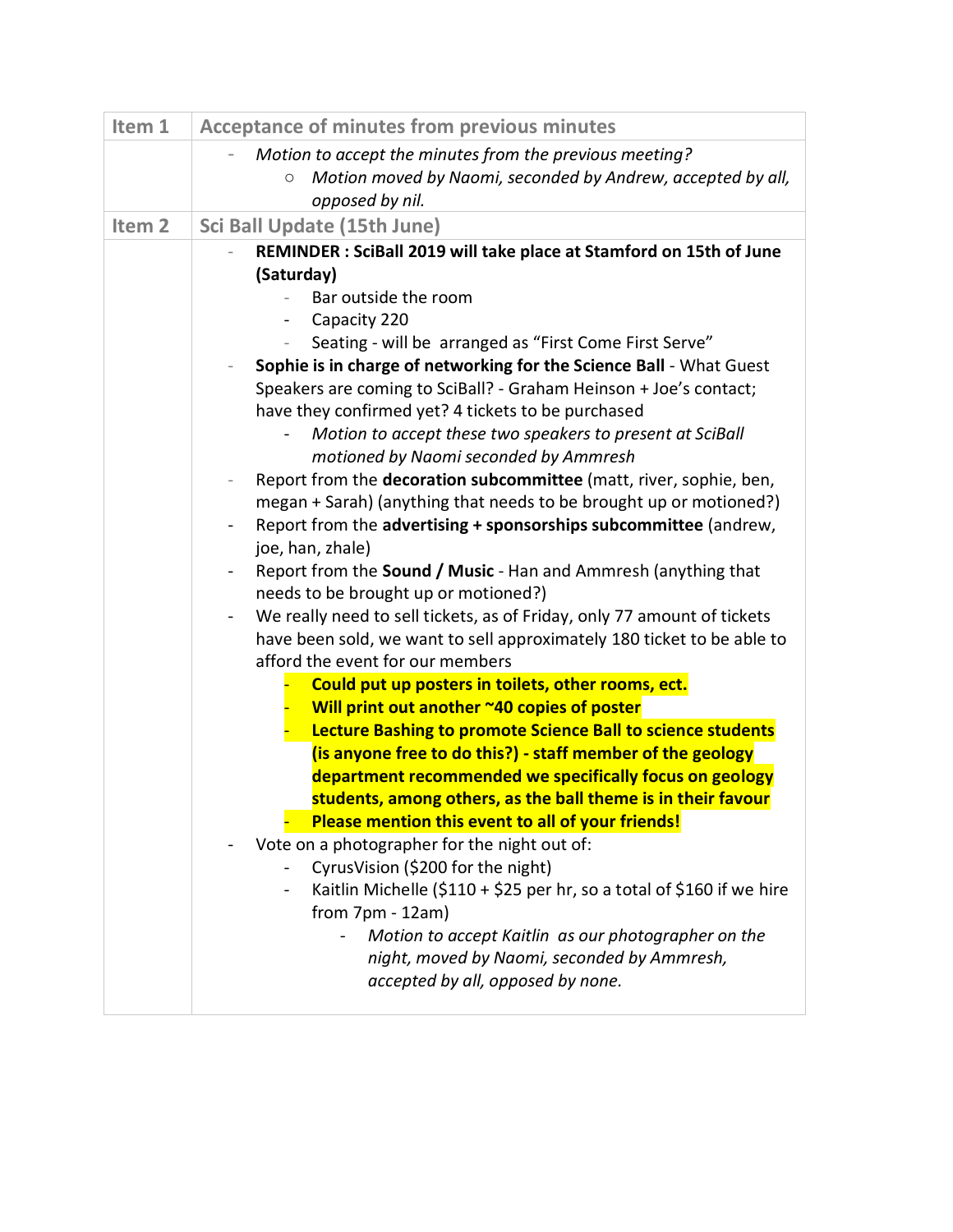|                   | The Adelaide University Sciences Association<br>proudly presents<br>Gemstones and M<br>Join us for an extravagant event<br>of dance and fine dining in our sparkling venue<br>The Stamford Plaza Hotel<br>Saturday June 15 <sup>th</sup> , 7pm<br>3-course dinner and drinks included<br>Book online at ausca.org.au/<br>Tickets available until June 1" unless sold out prior<br>Advertise 10% discounts on suits and dresses for Science Ball motioned by<br>Naomi, seconded by Ammresh                                                                                                                                                                                                                                                                                                                                                                                                                                                                                                                                                                                               |
|-------------------|-----------------------------------------------------------------------------------------------------------------------------------------------------------------------------------------------------------------------------------------------------------------------------------------------------------------------------------------------------------------------------------------------------------------------------------------------------------------------------------------------------------------------------------------------------------------------------------------------------------------------------------------------------------------------------------------------------------------------------------------------------------------------------------------------------------------------------------------------------------------------------------------------------------------------------------------------------------------------------------------------------------------------------------------------------------------------------------------|
| Item <sub>3</sub> | <b>Bake sale</b>                                                                                                                                                                                                                                                                                                                                                                                                                                                                                                                                                                                                                                                                                                                                                                                                                                                                                                                                                                                                                                                                        |
|                   | Week 10 - Tuesday 21st of May 11 - 4 pm<br>People who will bake:<br>Meghan - Molecule Cupcakes<br>Ben - Brownies and Gingerbread<br>Sophie - Caramel Slice<br>Naomi - Honey Crackles and Cinnamon Muffins<br>Andrew - Brownies and Honey Crackles<br><b>Zhale - Carrot and Pecan Muffins</b><br>Han - Cookies or Madelines<br>Sarah - peanut butter and chocolate slice<br>All bakers need to create a list of ingredients used to bake goods (for<br>people with allergies and dietary requirements) and bring this on the<br>day<br>Prices for the baked goods: 50c/\$1/\$1.5/\$2/\$2.5 - prices to be set by<br>first group on the day<br>Anzy exec members who will have a shift in the morning need to<br>accompany other members to collect things from the locker (Zhale and<br>Naomi will be helping out then)<br>Motion to accept having a guess-the-amount-of-lollies-in-the-jar<br>competition! To raise extra funds on the side (and to hold people there<br>for longer so we can persuade them to come to sciball) accepted by all,<br>opposed by none seconded by Ammresh |
| Item 4.           | <b>Questions without Notice</b>                                                                                                                                                                                                                                                                                                                                                                                                                                                                                                                                                                                                                                                                                                                                                                                                                                                                                                                                                                                                                                                         |
|                   | Do any committee members have any questions of notice that have<br>not been brought up?<br>Bowling for committee bonding a week after the exams but needs to                                                                                                                                                                                                                                                                                                                                                                                                                                                                                                                                                                                                                                                                                                                                                                                                                                                                                                                            |